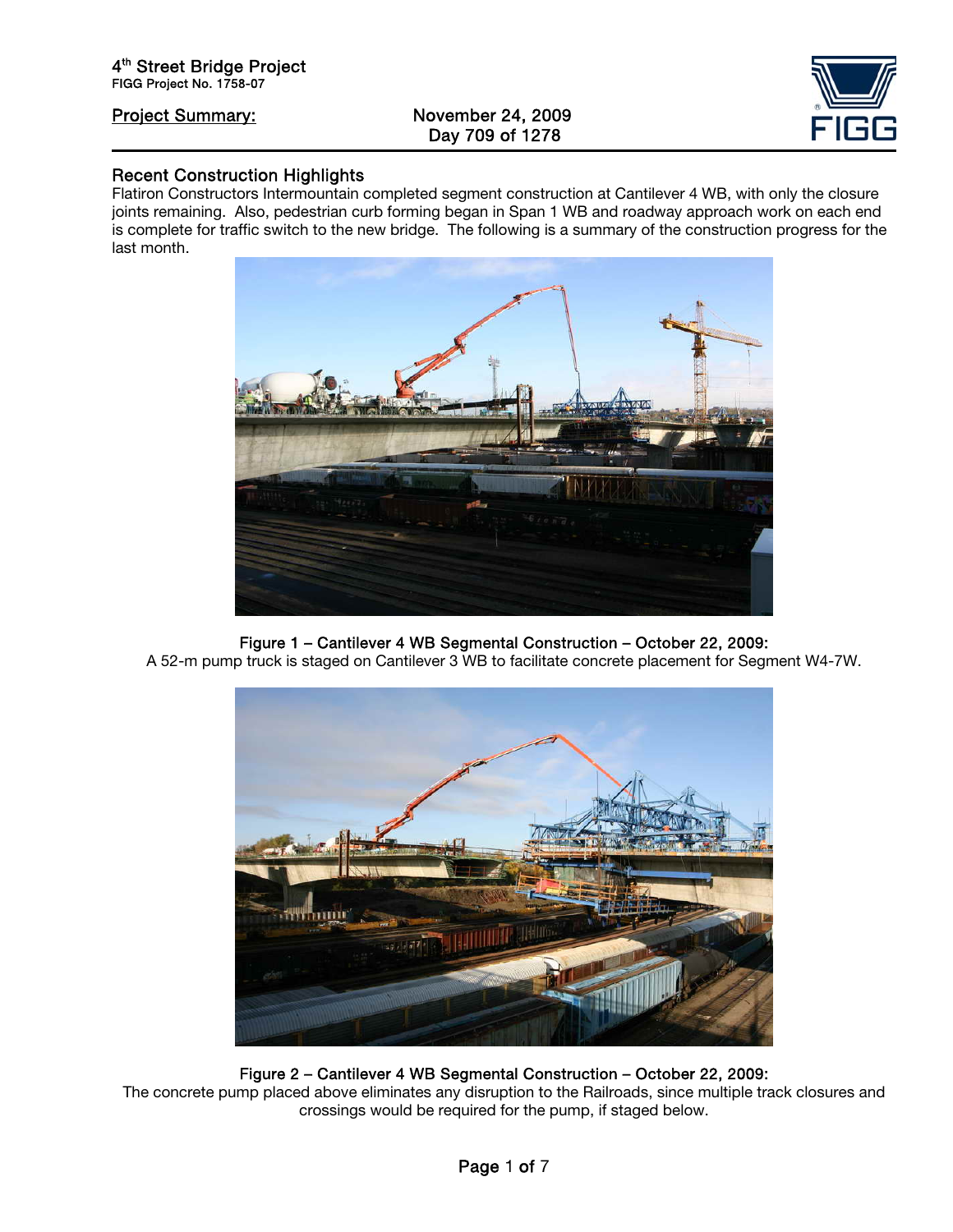Project Summary: November 24, 2009 Day 709 of 1278





Figure 3 – Cantilever 4 WB Segmental Construction – October 22, 2009: A BNSF train passes under Cantilever 4 WB, as seen from below Span 5 WB. The form traveler is in position for Segment W4-7E.

### Figure 4 – Cantilever 4 WB Segmental Construction – October 27, 2009:

After casting Segment W4-7E, the web forms had to be cut prior to launching the traveler. (The web forms can be seen projecting well below the lower deck drive in Figure 3 above.) This was required to provide sufficient vertical clearance to the BNSF switch tracks.





Figure 5 – Utility Work – October 28, 2009:

The conduits are installed in Span 1 WB in preparation for Qwest Utilities (Telecommunications). Qwest will install their cables after Span 3 WB closure pour is complete.

Page 2 of 7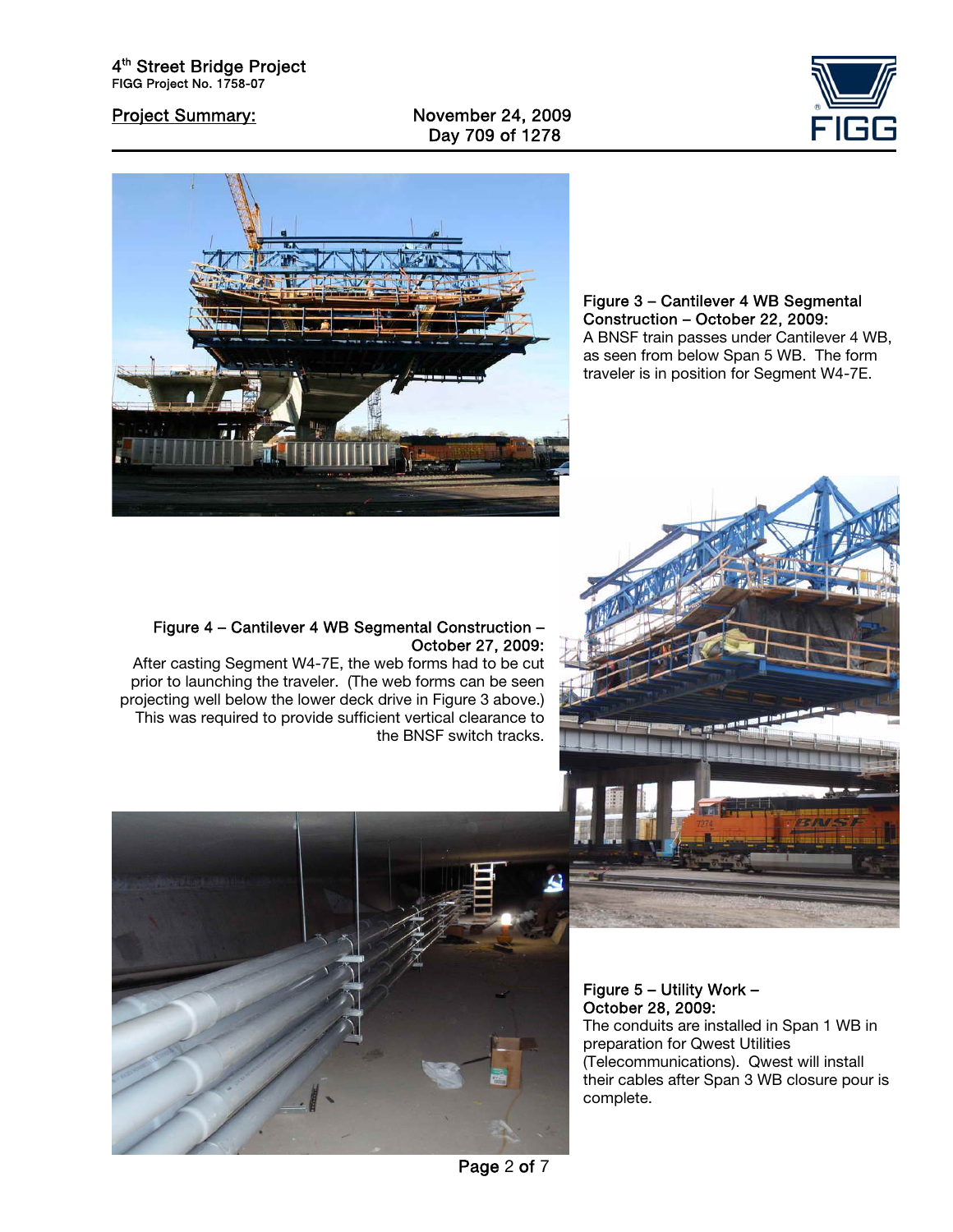# Project Summary: November 24, 2009 Day 709 of 1278





### Figure 7 – Cantilever 4 WB Segmental Construction – November 4, 2009:

Cantilever 4 WB (right) construction nears completion as it approaches the previously completed Cantilever 3 WB in the main-span. Pier Table 3 EB (left) will receive the form travelers when Cantilever 4 WB is complete. Roadway work occurs in the far background.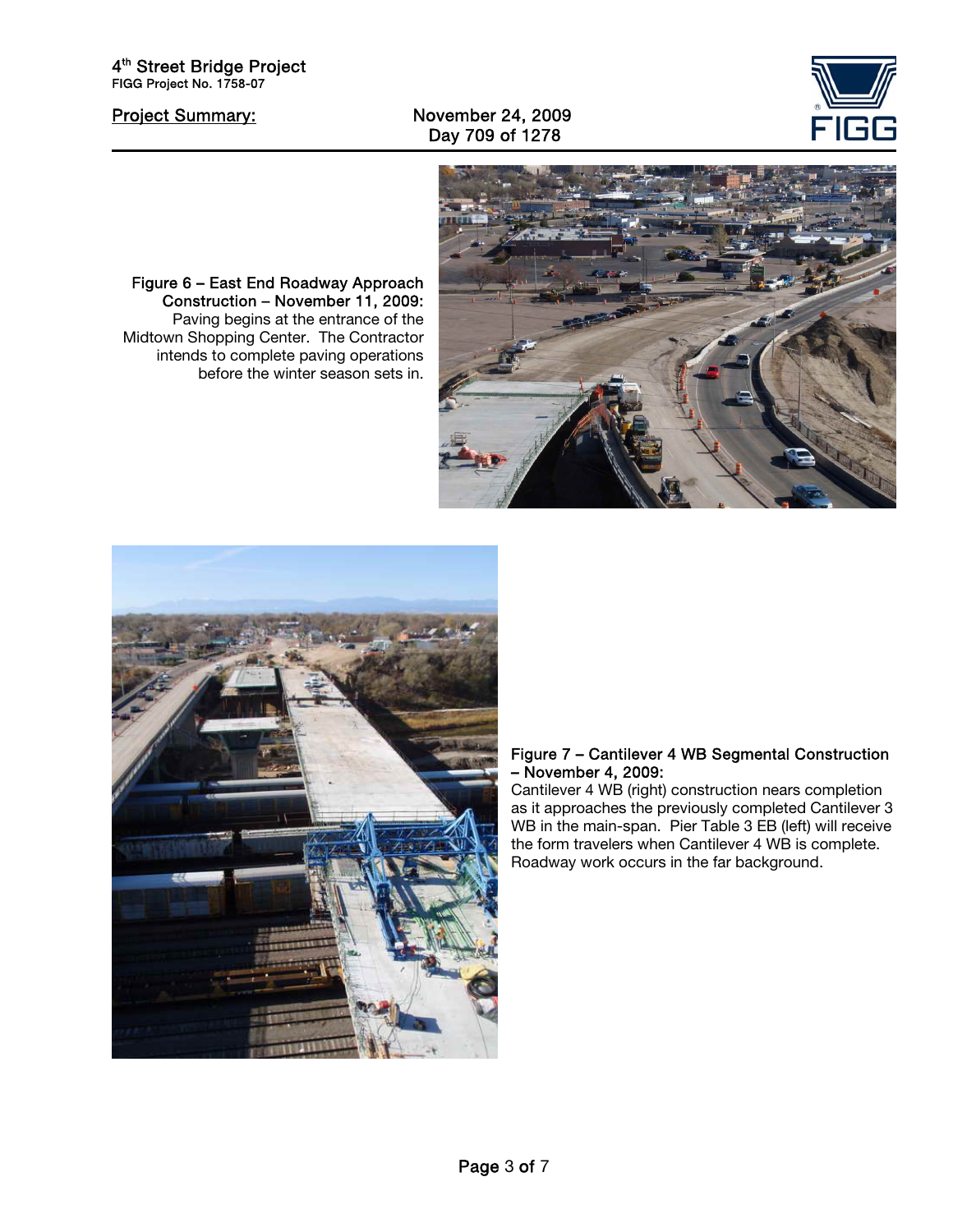Project Summary: November 24, 2009 Day 709 of 1278







Figure 8 – Bridge Finishing Work –

Crews work on repairs and pouring back form traveler tie-down holes from the finishing platform in Span 2 WB.

November 4, 2009:

Figure 9 – Cantilever 4 WB Segmental Construction – November 6, 2009: The segment crew finishes the top slab for Segment W4-9W with the roller screed.

Figure 10 – Cantilever 4 WB Segmental Construction – November 17, 2009: Workers complete forming the last segment on Cantilever 4 WB. The total difference in deflection due to placing the wet weight of the concrete was over 5½".



Page 4 of 7

.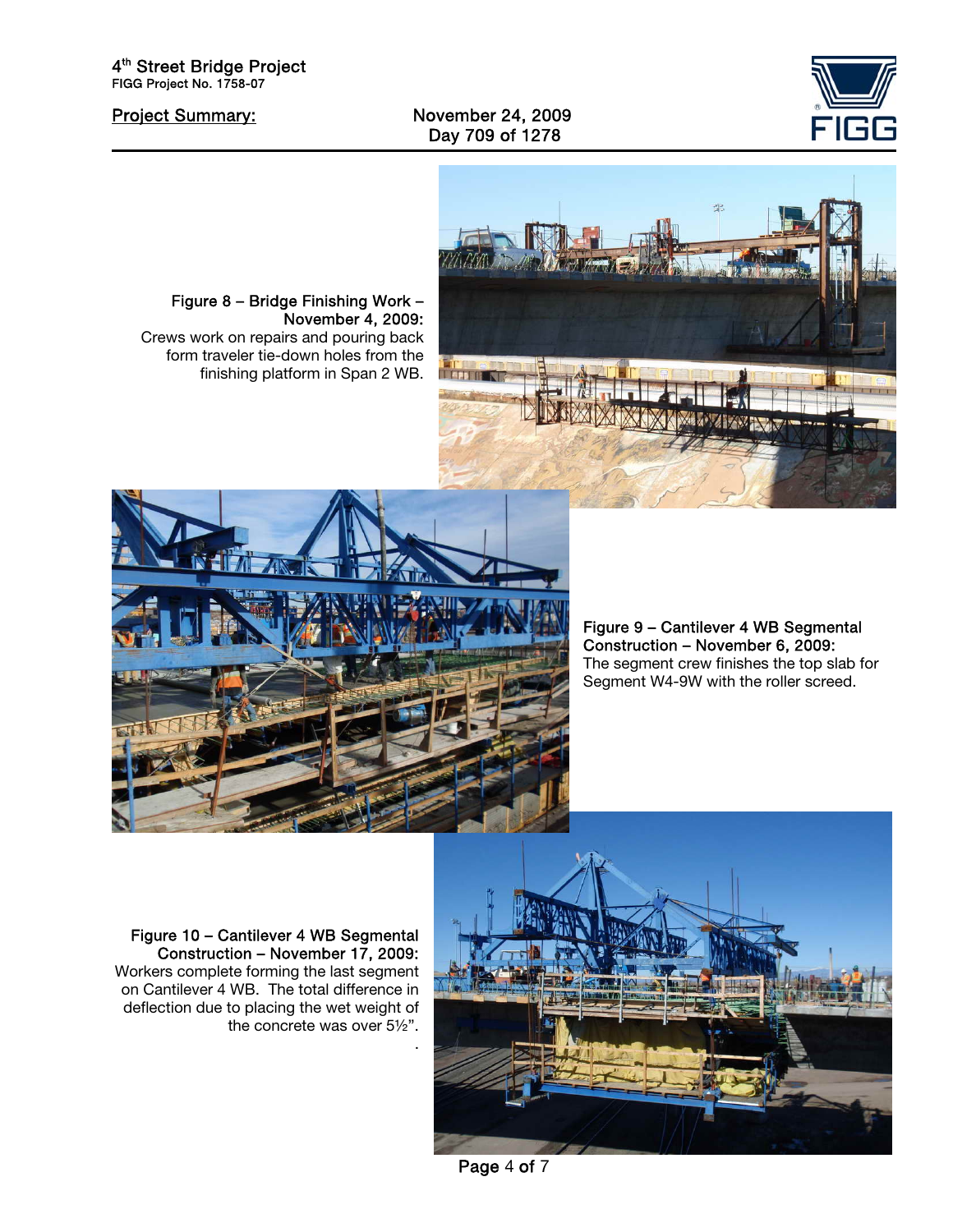Project Summary: November 24, 2009 Day 709 of 1278





## Figure 11 – Span 1 WB Pedestrian Curb Construction – November 18, 2009:

Workers set up a 40' section of the pedestrian curb forms at Span 1 WB. Once Flatiron is comfortable with their formwork system, they plan to form and pour the curb in 120' sections.



Figure 12 – West End Roadway Approach Construction – November 18, 2009: Paving operations take place for the approach on the westbound structure. All four lanes will be switched to the westbound bridge in early 2010.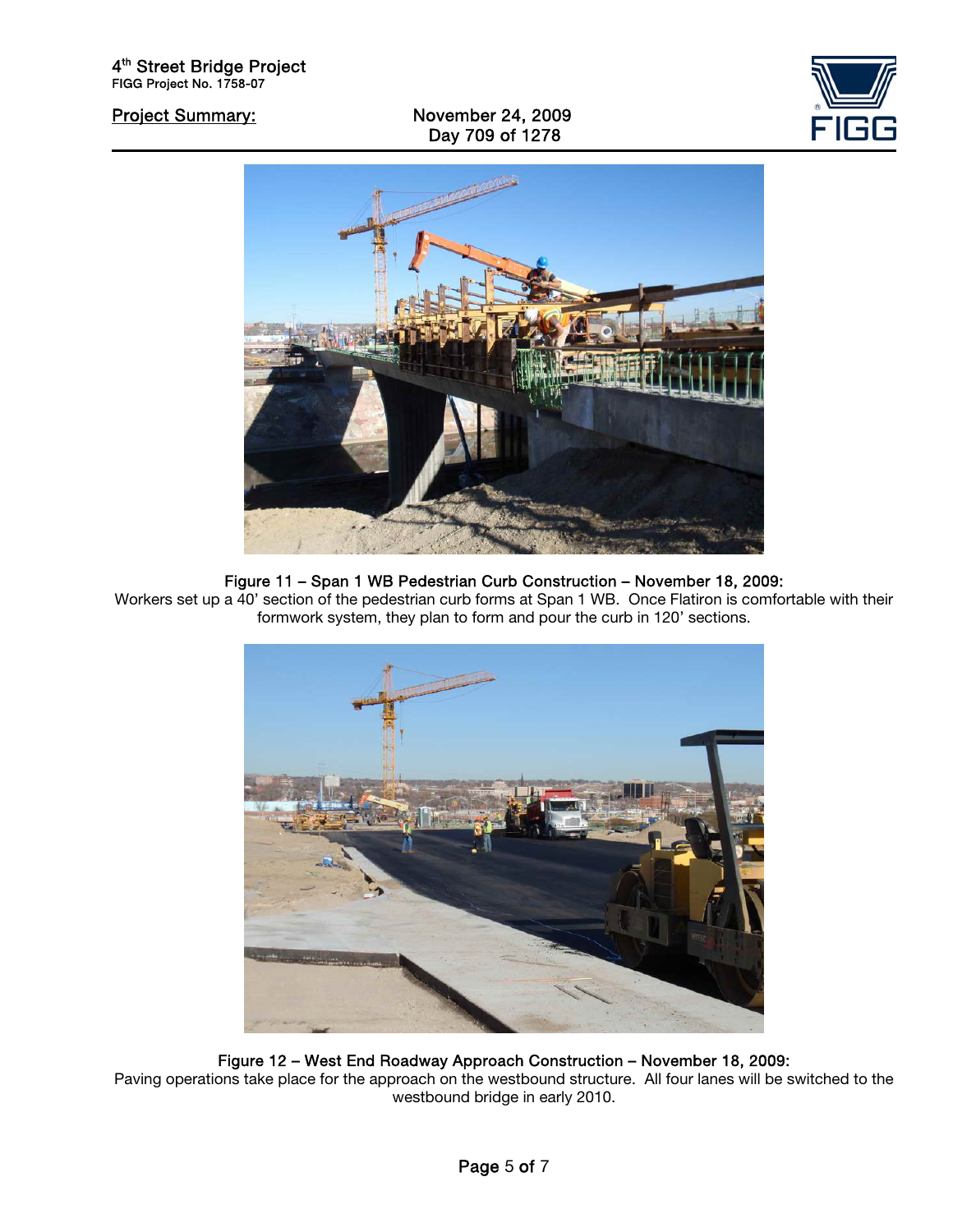| 4 <sup>th</sup> Street Bridge Project<br>FIGG Project No. 1758-07 |                                             |           |                         |             |            |
|-------------------------------------------------------------------|---------------------------------------------|-----------|-------------------------|-------------|------------|
| <b>Project Summary:</b>                                           | <b>November 24, 2009</b><br>Day 709 of 1278 |           |                         |             |            |
|                                                                   |                                             |           |                         |             |            |
| <b>Substructure Construction</b>                                  | <u>To</u><br>Date                           |           | <u>Total</u>            | <b>Unit</b> | % Complete |
| 48" Diameter Drilled Shafts (Monuments)                           | 3                                           | <b>of</b> | $\overline{\mathbf{4}}$ | Each        | 75%        |
| 48" Diameter Drilled Shafts (Abutments)                           | 11                                          | of        | 14                      | Each        | 79%        |
| 60" Diameter Drilled Shafts (Pier 2 & 5)                          | 6                                           | of        | 8                       | Each        | 75%        |
| 96" Diameter Drilled Shafts (Pier 3 & 4)                          | 8                                           | of        | 8                       | Each        | 100%       |
| Type I Footings (Pier 2 & 5)                                      | 3                                           | <b>of</b> | $\overline{\mathbf{4}}$ | Each        | 75%        |
| Type II Footings (Pier 3 & 4)                                     | $\overline{\mathbf{4}}$                     | of        | $\overline{\mathbf{4}}$ | Each        | 100%       |
| 3'-6" Piers (Pier 2 & 5)                                          | 3                                           | of        | $\overline{\mathbf{4}}$ | Each        | 75%        |
| 7'-1" Piers (Pier 3 & 4)                                          | $\overline{\mathbf{4}}$                     | of        | $\overline{\mathbf{4}}$ | Each        | 100%       |
| Abutments                                                         | 11/2                                        | of        | $\overline{2}$          | Each        | 75%        |
|                                                                   |                                             |           |                         |             |            |
| <b>Superstructure Construction</b>                                | <u>To</u><br>Date                           |           | Total                   | Unit        | % Complete |
| Westbound                                                         |                                             |           |                         |             |            |
| End Span CIP Westbound                                            | $\overline{2}$                              | of        | $\overline{2}$          | Each        | 100%       |
| Abutment Diaphragm Westbound                                      | $\overline{2}$                              | of        | $\overline{2}$          | Each        | 100%       |
| Pier Diaphragm Westbound                                          | $\overline{2}$                              | of        | $\overline{2}$          | Each        | 100%       |
| Pier Table Westbound                                              | $\overline{2}$                              | of        | $\overline{2}$          | Each        | 100%       |
| Cantilever 3 Segments Westbound                                   | 22                                          | of        | 22                      | Each        | 100%       |
| Cantilever 4 Segments Westbound                                   | 20                                          | of        | 20                      | Each        | 100%       |
| <b>Closure Segments Westbound</b>                                 | 1                                           | of        | 3                       | Each        | 33%        |
| Eastbound                                                         |                                             |           |                         |             |            |
| End Span CIP Eastbound                                            | 1                                           | of        | $\mathbf{2}$            | Each        | 50%        |
| Abutment Diaphragm Eastbound                                      | 1                                           | of        | $\overline{2}$          | Each        | 50%        |
| Pier Diaphragm Eastbound                                          | 1                                           | of        | $\overline{2}$          | Each        | 50%        |
| Pier Table Eastbound                                              | $\overline{2}$                              | of        | $\overline{2}$          | Each        | 100%       |
| Cantilever 3 Segments Eastbound                                   | 0                                           | of        | 22                      | Each        | 0%         |
| Cantilever 4 Segments Eastbound                                   | $\bf{0}$                                    | of        | 20                      | Each        | 0%         |
| <b>Closure Segments Eastbound</b>                                 | 0                                           | <b>of</b> | 3                       | Each        | 0%         |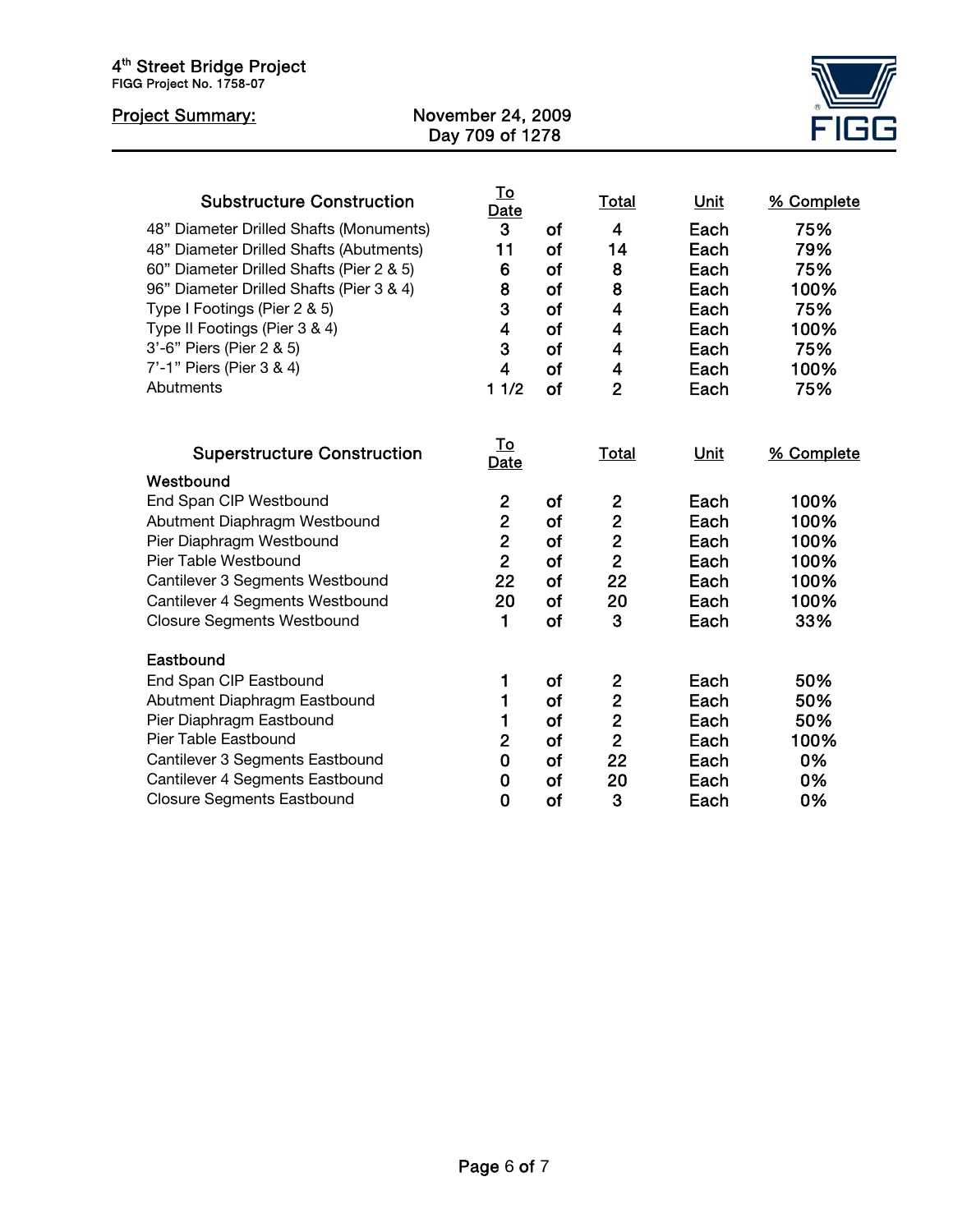# Project Summary: November 24, 2009 Day 709 of 1278



# Project Milestone Dates

| .<br><b>Milestone Event</b>                                                                                                                                                                                   | April 2008 Baseline Finish Date | Actual            |  |  |  |
|---------------------------------------------------------------------------------------------------------------------------------------------------------------------------------------------------------------|---------------------------------|-------------------|--|--|--|
| <b>Project Award</b>                                                                                                                                                                                          | October 18, 2007                | October 18, 2007  |  |  |  |
| Notice to Proceed                                                                                                                                                                                             | November 8, 2007                | November 8, 2007  |  |  |  |
| Form and Pour First Segment - W3-1E                                                                                                                                                                           | November 19, 2008               | February 16, 2009 |  |  |  |
| Form and Pour First Closure - Span 2 WB                                                                                                                                                                       | May 19, 2009                    | August 14, 2009   |  |  |  |
| W4-10E Post Tension                                                                                                                                                                                           | October 20, 2009                | November 19, 2009 |  |  |  |
| <b>Shift Traffic to New WB Structure</b>                                                                                                                                                                      | February 17, 2010               |                   |  |  |  |
| Install Last Drilled Caissons - Abutment 6 (EB Only)                                                                                                                                                          | April 26, 2010                  |                   |  |  |  |
| Form and Pour Last Segment - E4-10E                                                                                                                                                                           | October 12, 2010                |                   |  |  |  |
| Form and Pour Last Closure - Span 3 EB                                                                                                                                                                        | November 16, 2010               |                   |  |  |  |
| Complete Structure and Final Traffic Configuration                                                                                                                                                            | March 4, 2011                   |                   |  |  |  |
| All items are based on the April 2008 Baseline Schedule. All dates represent the "Finish" of the activity, unless<br>otherwise noted. Refer to the October 2009 Project Updates for previous milestone dates. |                                 |                   |  |  |  |

Cantilever construction has progressed at one pair of segments per week. Although casting of the first segment at Cantilever 3 WB was approximately 3 months behind schedule, it can be seen that Flatiron has made up time casting Cantilever 4 WB. Flatiron continues that project completion will occur within contractual requirements.